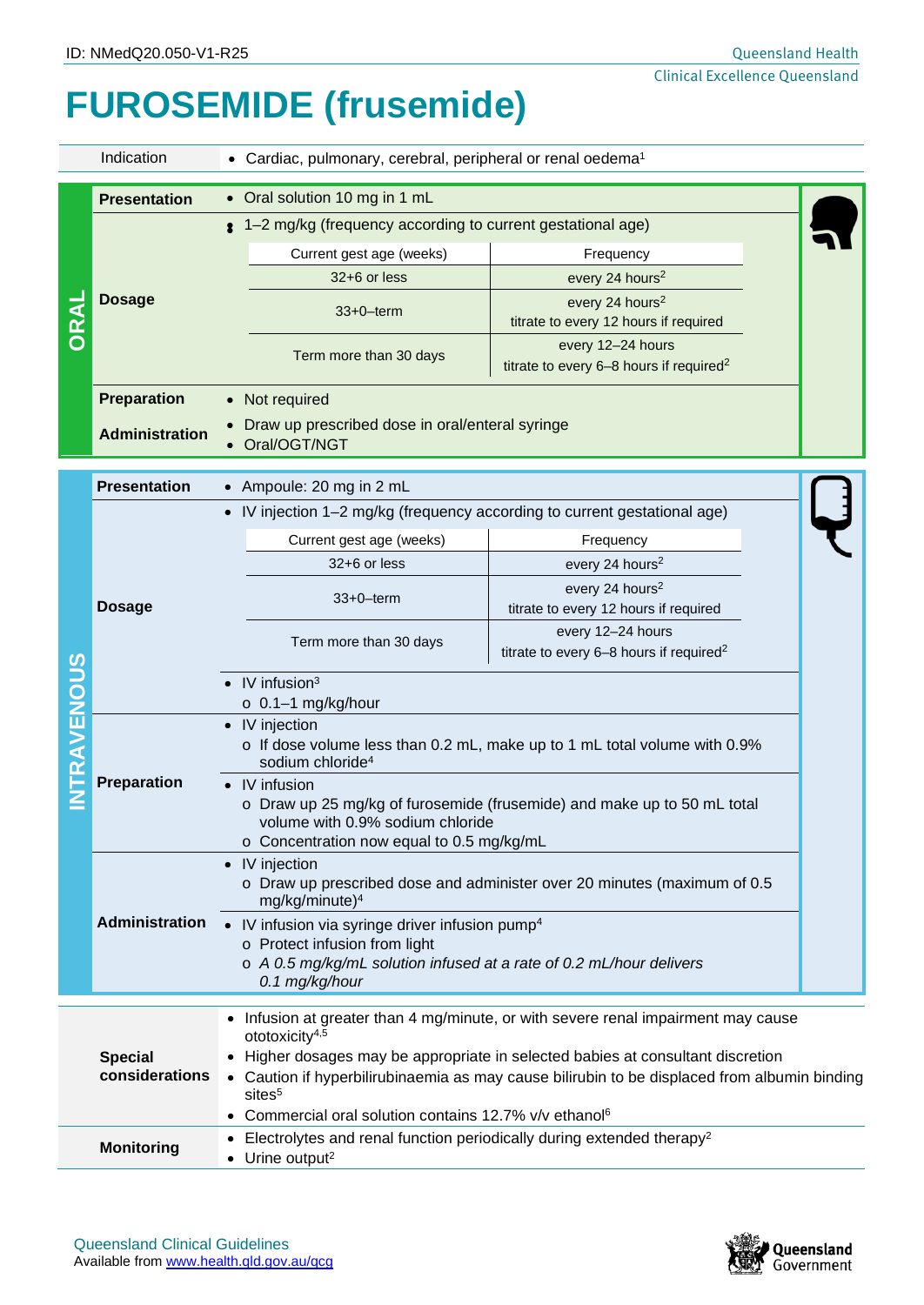| <b>Compatibility</b> | $\bullet$ Fluids<br>$\circ$ 5% glucose <sup>4</sup> , 10% glucose <sup>7</sup> , 0.9% sodium chloride <sup>4</sup><br>• Y-site<br>$\circ$ Adrenaline (epinephrine) <sup>4</sup> , amikacin <sup>4</sup> , aztreonam <sup>4</sup> , dexmedetomidine <sup>4</sup> , foscarnet <sup>4</sup> ,<br>granisetron <sup>4</sup> , heparin <sup>4</sup> , levosimendan <sup>4</sup> , linezolid <sup>4</sup> , metoprolol <sup>4</sup> piperacillin-tazobactam<br>(EDTA-free) <sup>4</sup> , potassium chloride <sup>4</sup> , sodium nitroprusside <sup>4</sup> , tobramycin <sup>4</sup>                                                                                                                                                                                                                                                                              |  |  |
|----------------------|---------------------------------------------------------------------------------------------------------------------------------------------------------------------------------------------------------------------------------------------------------------------------------------------------------------------------------------------------------------------------------------------------------------------------------------------------------------------------------------------------------------------------------------------------------------------------------------------------------------------------------------------------------------------------------------------------------------------------------------------------------------------------------------------------------------------------------------------------------------|--|--|
| Incompatibility      | • Do not mix with acidic solutions (pH less than $5.5$ ) <sup>4</sup><br>$\bullet$ Fluids<br>o Nil known<br>Drugs<br>$\circ$ Atracurium <sup>4</sup> , azithromycin <sup>4</sup> , caffeine <sup>4</sup> , caspofungin <sup>4</sup> , ciprofloxacin <sup>4</sup> , droperidol <sup>4</sup> ,<br>erythromycin <sup>4</sup> , esmolol <sup>4</sup> , filgrastim <sup>4</sup> , fluconazole <sup>4</sup> , gentamicin <sup>4</sup> , haloperidol <sup>4</sup> ,<br>hydralazine <sup>4</sup> , ketamine <sup>4</sup> , metoclopramide <sup>4</sup> , midazolam <sup>4</sup> , milrinone <sup>4</sup> , moxifloxacin <sup>4</sup> ,<br>mycophenolate mofetil <sup>4</sup> , phenylephrine <sup>4</sup> , protamine <sup>4</sup> , pyridoxine <sup>4</sup> , rocuronium <sup>4</sup> ,<br>thiamine <sup>4</sup> , vancomycin <sup>4</sup> , vecuronium <sup>4</sup> |  |  |
| <b>Interactions</b>  | • Concurrent use of other ototoxic medications (e.g. aminoglycosides), increases risk of<br>ototoxicity <sup>4</sup><br>• In combination with amphotericin may result in excessive loss of potassium <sup>5</sup>                                                                                                                                                                                                                                                                                                                                                                                                                                                                                                                                                                                                                                             |  |  |
| <b>Stability</b>     | • Oral preparation <sup>8</sup><br>o Follow manufacturer recommendations for storage<br>Undiluted solution <sup>4</sup><br>o Store ampoule at room temperature. Protect from light<br>o Do not use if discoloured<br>o May dissolve crystal deposits by gentle warming<br>Diluted solution<br>$\bullet$<br>o Stable at room temperature or at 2-8 °C for 24 hours <sup>5</sup>                                                                                                                                                                                                                                                                                                                                                                                                                                                                                |  |  |
| Side effects         | Blood pathology: electrolyte disturbances from diuresis <sup>2</sup> , thrombocytopaenia (infrequent) <sup>8</sup><br>$\bullet$<br>Circulatory: may increase risk of persistent patent ductus arteriosus in premature infants<br>during first weeks of life <sup>8</sup><br>Integumentary: allergic rashes (infrequent)<br>Nervous: irreversible disturbances in hearing usually associated with rapid injection,<br>overdose, concomitant ototoxic drugs, hypoproteinemia or severe renal impairment <sup>2</sup> ,<br>paraesthesia <sup>8</sup><br>Urinary: deposition of calcium salts in renal tissue <sup>2</sup>                                                                                                                                                                                                                                        |  |  |
| <b>Actions</b>       | • Potent loop diuretic. Inhibits sodium and chloride reabsorption <sup>5</sup>                                                                                                                                                                                                                                                                                                                                                                                                                                                                                                                                                                                                                                                                                                                                                                                |  |  |
| <b>Abbreviations</b> | IV: intravenous, OGT: oral gastric tube, NGT: nasogastric tube                                                                                                                                                                                                                                                                                                                                                                                                                                                                                                                                                                                                                                                                                                                                                                                                |  |  |
| <b>Keywords</b>      | frusemide, lasix, furosemide, diuretic, loop diuretic,                                                                                                                                                                                                                                                                                                                                                                                                                                                                                                                                                                                                                                                                                                                                                                                                        |  |  |

The Queensland Clinical Guideline *Neonatal Medicines* is integral to and should be read in conjunction with this monograph. Refer to the disclaimer. Destroy all printed copies of this monograph after use.

## **References**

1. British National Formulary for Children (BNFC) online. Furosemide. [Internet]: Royal Pharmaceutical Society; April 2019 [cited 2019 May 03]. Available from[: https://www.medicinescomplete.com.](https://www.medicinescomplete.com/)

2. IBM Micromedex®Neofax®. Furosemide. In: IBM Micromedex® NeoFax®/Pediatrics (electronic version). IBM Watson Health, Greenwood Village, Colorado, USA. July 03 2018 [cited 2018 September 03]. Available from: [https://www.micromedexsolutions.com.](https://www.micromedexsolutions.com/)

3. Shann F. Drug Doses. 17th ed: Collective Pty Ltd; 2017.

4. Australian Injectable Drugs Handbook. Nicolette Burridge, Keli Symons, editors. Furosemide. 7th ed. [Internet]. New South Wales: Society of Hospital Pharmacists of Australia (SHPA); February 2020 [cited 2020 March 06]. Available from[: https://aidh.hcn.com.au.](https://aidh.hcn.com.au/)

5. Therapeutic Goods Administration (TGA). Lasix: product information. [Internet]. Canberra: Australian Government; September 2017 [cited 2020 March 06]. Available from[: https://www.tga.gov.au.](https://www.tga.gov.au/) 6. Australian Medicines Handbook Children's Dosing Companion. Furosemide. [Internet]. Adelaide: Australian Medicines Hanbook Pty Ltd;

January 2020 [cited 2020 June 17]. Available from: https://amhonline.amh.net.au

7. Trissels TM 2 Clinical Pharmaceutics Database. IV Compatibility Module. [online database] 2019 [cited 2020 July 02]. Available from: [https://www.micromedexsolutions.com.](https://www.micromedexsolutions.com/)

8. MIMS Online. Frusemide. [Internet]: MIMS Australia; September 2016 [cited 2018 August 22]. Available from[: https://www.mimsonline.com.au.](https://www.mimsonline.com.au/)